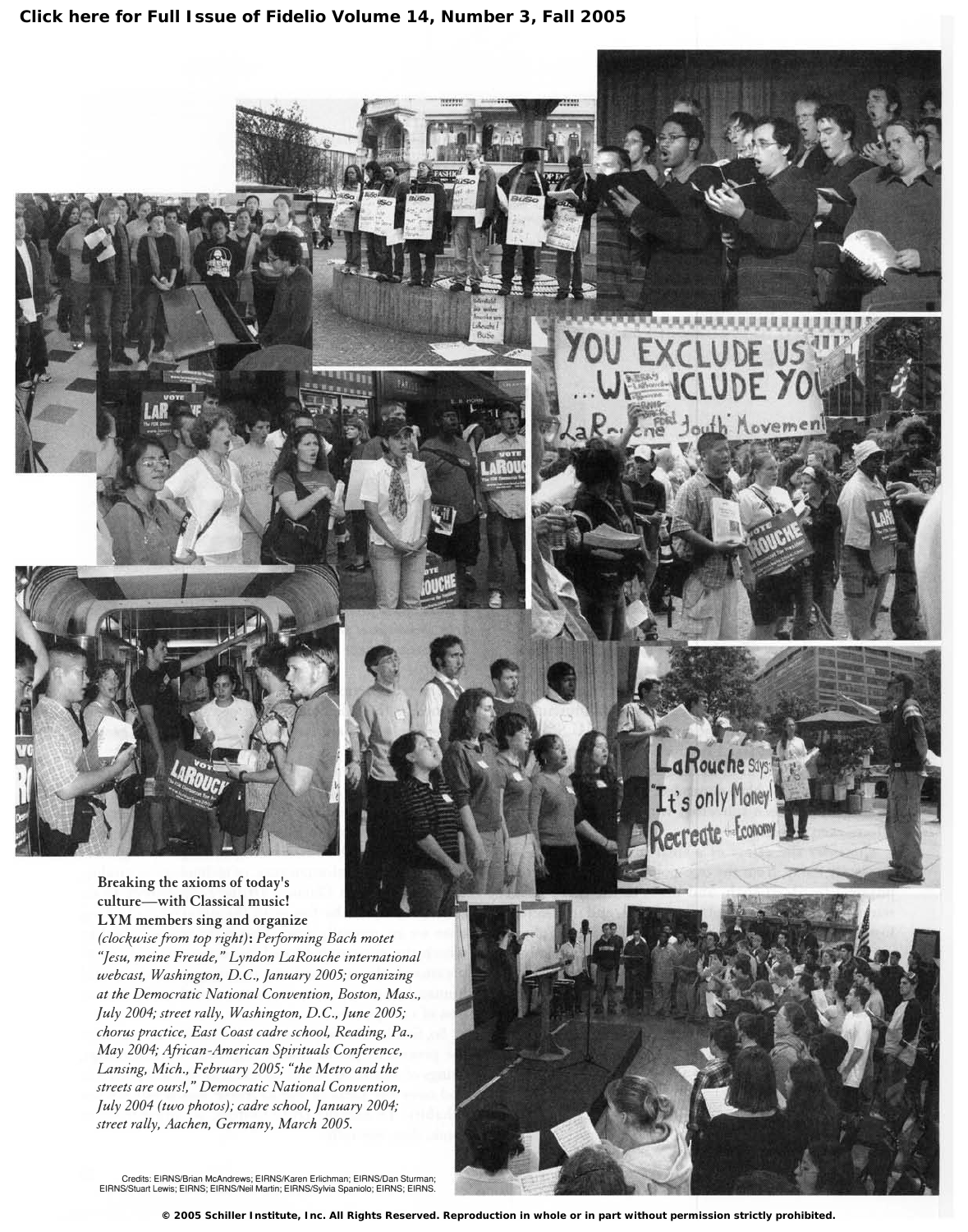## Music, Politics, and J.S. Bach's 'Jesu, meine Freude'

<sup>A</sup>free-wheelina discussion with Schiller Institute chorus director John Sigerson and members of the LaRouche Youth Movement

On July 2, 2005, Schiller Institute chorus director John Sigerson and LYM members Jenny Kreingold, Megan Beets, and MyHoa Steger, all of whom are involved in leading the LaRouche Youth Movement music work, appeared on the Internet radio program, "The LaRouche Show." The broadcast was hosted by Harley Schlanger, Lyndon LaRouche's Western States spokesperson. Before introducing his guests, Schlanger began with a review of the week's strategic developments. "The LaRouche Show" airs weekly on Saturdays from  $3$  to  $4$  p.m. (Eastern time).

Harley Schlanger: Some of our listeners might wonder, with the hot, breaking developments I just presented, why we are devoting today's LaRouche Show to a discussion of Classical music. Joining me as my guest today will be John Sigerson, from our studio in Leesburg, Virginia. John has worked for many years with Lyndon LaRouche on reviving the Classical tradition, in choral music in particular, which has been under fierce attack for centuries, and has nearly been lost to us. And part of what John has been doing, with some collaborators in Leesburg, is to revive this tradition.

Also on the show with us today is a panel of LaRouche Youth Movement members, who have been involved in a special project launched by LaRouche, to do work with Johann Sebastian Bach's motet Jesu, meine Freude. These include Jenny Kreingold and Megan Beets from Boston, and MyHoa Steger is with me in the Los Angeles office.

John, welcome to the LaRouche Show. John Sigerson: Hi!

Schlanger: John, in a series of recent articles, published in *Executive Intelligence Review*—and by the way, I should note that you are the managing editor of EIR in addition to the other hats you wear ...

Sigerson: Yes, I manage.

Schlanger: ... Lyndon LaRouche has written extensively about his lifelong effort to revive the method of communicating ideas that we associate with the great Classical composers, in particular Bach, Mozart, and Beethoven. Several weeks ago, we had Bruce Director on the show as a guest to discuss LaRouche's article "Vernadsky and Dirichlet's Principle."\* And then, in an article that came out in this week's EIR, called "Man's Original Creations,"\*\* Lyn wrote about your work with the LaRouche Youth Movement chorus on the Jesu, meine Freude, as a means of expanding insights into Bach's intentions, as a crucial case-study in mastering these principles of creativity in art.

John, what is it that people can discover by rigorous work of the sort that you've undertaken, and what dis-

<sup>•</sup> Lyndon H. LaRouche, Jr., "The Noetic Principle: Vernadsky and Dirichlet's Principle," Executive Intelligence Review, June 3, 2005 (Vol. 32, No. 22).

<sup>\*\*</sup> See page 12, this issue.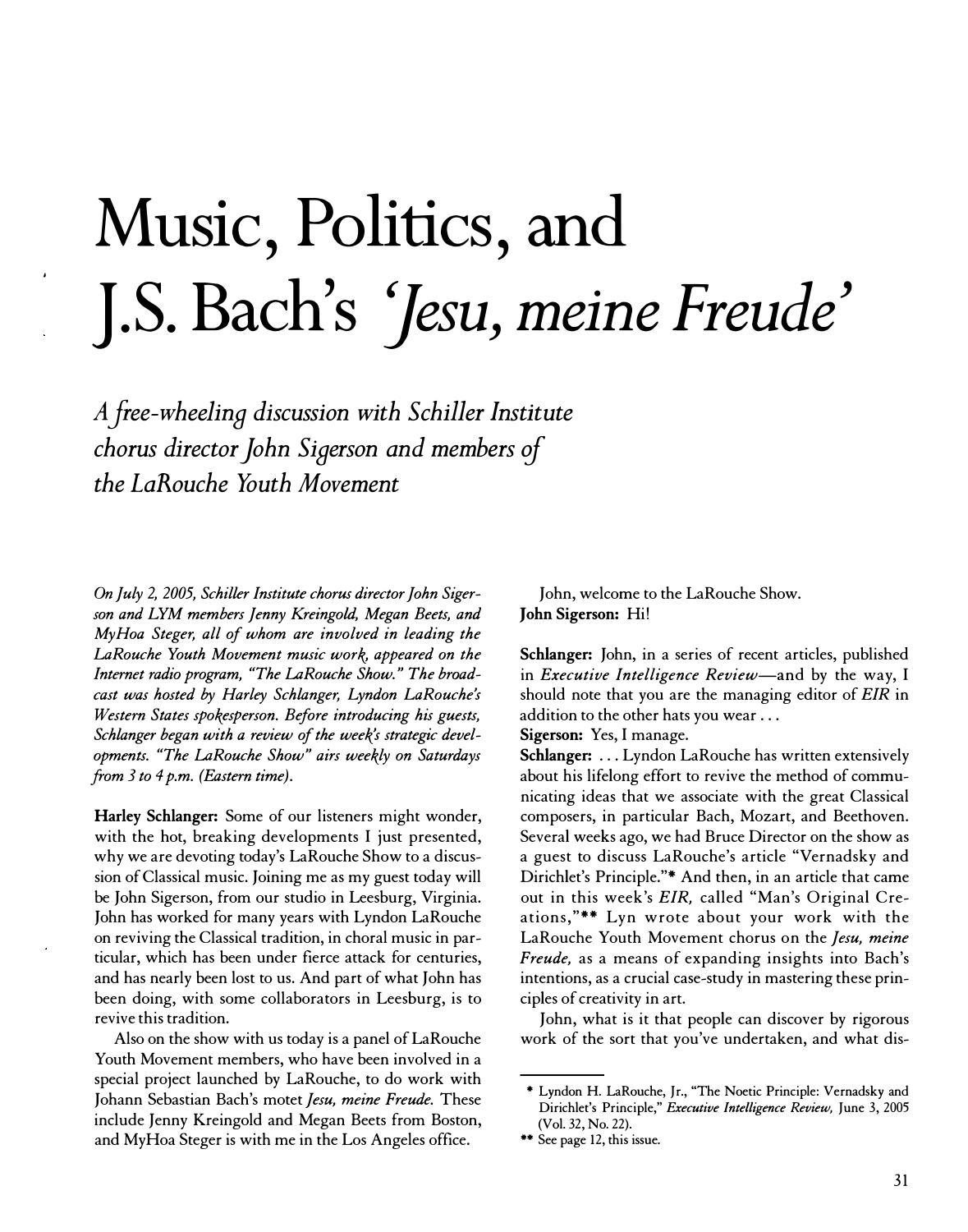coveries have you made in this process?

Sigerson: Well, it's been a long process. I've worked with Lyn for well over 30 years now, on these matters, and struggled with these questions of— actually, all the way back to when I first started working with LaRouche. My preoccupation was the relationship between music and culture, and anything else having to do with the real world, since I grew up in the counterculture, where I was inundated with the argument that music had absolutely nothing to do with the real world, that this was your private fantasy life.

But I knew, and had a sense, that it was something more. And over the years, what LaRouche has been talking about, in terms of the unity, the same ideas being applicable in great Classical music and in the principles according to which a healthy economy must be run—this became clearer.

It all has to do, though, with the fundamental idea that LaRouche has emphasized, really, ever since he began teaching his classes to young people back in the 1960's: which is, that your fundamental measure of truth has to be, and really, the only fundamental measure of something that is truth, or truthful, has to be, something related to the increase of mankind's potential. At that point he talked about the "relative potential population-density."

Schlanger: John, this is not an abstract concept, either, this idea of increasing the power of man. It is something which is measurable through this idea of potential relative population-density.

Sigerson: Precisely. And you have to keep in mind, that what we're talking about here, is this case of potential. That is, something that increases the *power* of mankind over the Biosphere—to use the Vernadskian term for that. The power of the "Noösphere" over the Biosphere. And, when you're talking about music, LaRouche's latest discussions of the Vernadsky principle in the recent article really helps clarify it. Because, when you're dealing with scientific work, creative scientific work, you're dealing with the questions relating to the question of the Noösphere's action on the Biosphere.

When you're dealing with musical work, it's really the same principles involved. But, what you're dealing with here is the operations of the Noösphere, on the Noösphere. That is, you're actually increasing the potential, then, for us to be able to make changes throughout the universe, make discoveries throughout the universe.

Schlanger: John, there are some people listening, who probably don't know exactly what you mean by the concept "Noösphere." Why don't you just fill them in on that?

Sigerson: Right. Vernadsky has an idea, a concept of three different domains of existence: The abiotic, that is the dead things; the biotic, things that are living; and then, on top of that you have the noetic principle, which is the principle of mental or human cognitive action. And those three have a relationship to each other, but they're guided by quite different principles, the highest principle being that of the Noösphere. And Vernadsky makes the argument that increasingly over the history of the development of the Solar System, the Noösphere-what you might call, or what some philosophers called, the "metaphysical" realm-has come increasingly to predominate over the entire Solar System, and potentially and implicitly, over further parts of our universe as well.

So, the Noösphere is the sum-not just the sum, but the unity-of all mental creative activity which is based on *valid* principles, valid principles of the way that the universe works; and also valid *discoveries* of those principles, in the sovereign individual minds of individual human beings.

Schlanger: Now, before we listen to the opening of the Bach piece, just to follow that point up, there are many people who still argue-even people who are relatively intelligent-who argue that, "Well, music is a matter of taste. How can you say there's truth or knowable principles in music?" How do you answer those people? Sigerson: Well, it largely revolves around your conception of what music is. For instance, if you had a piece of the kind of background music you hear on the television all the time, and so forth, you could say, "Yes, that indeed is totally arbitrary." So, it really revolves around what you're talking about, when you're talking about real music.

What we're talking about with music, is Classical music based on Classical principles of art. These are the same principles that govern the discovery of physical principles. You see, people have an odd idea about what a principle is. They think that a principle-like when you think about a principle in science, you think about it as some kind of a formula, right? You plug it in, and somehow, something works. Well, that's really not what a principle is, even in physical science. A principle is a discovery of an ordering process. For instance, you hear the term "technology" and you see a machine. Well, what is the "technology" of that machine? Is it the individual parts of that machine? Obviously not. Leibniz makes this point, that what you're looking at, is the organization of that machine, the internal organization of that machine, which makes it do something that the individual parts couldn't possibly do.

Now, can you touch the machine? That's an interesting question. Because the machine itself, is that concept, is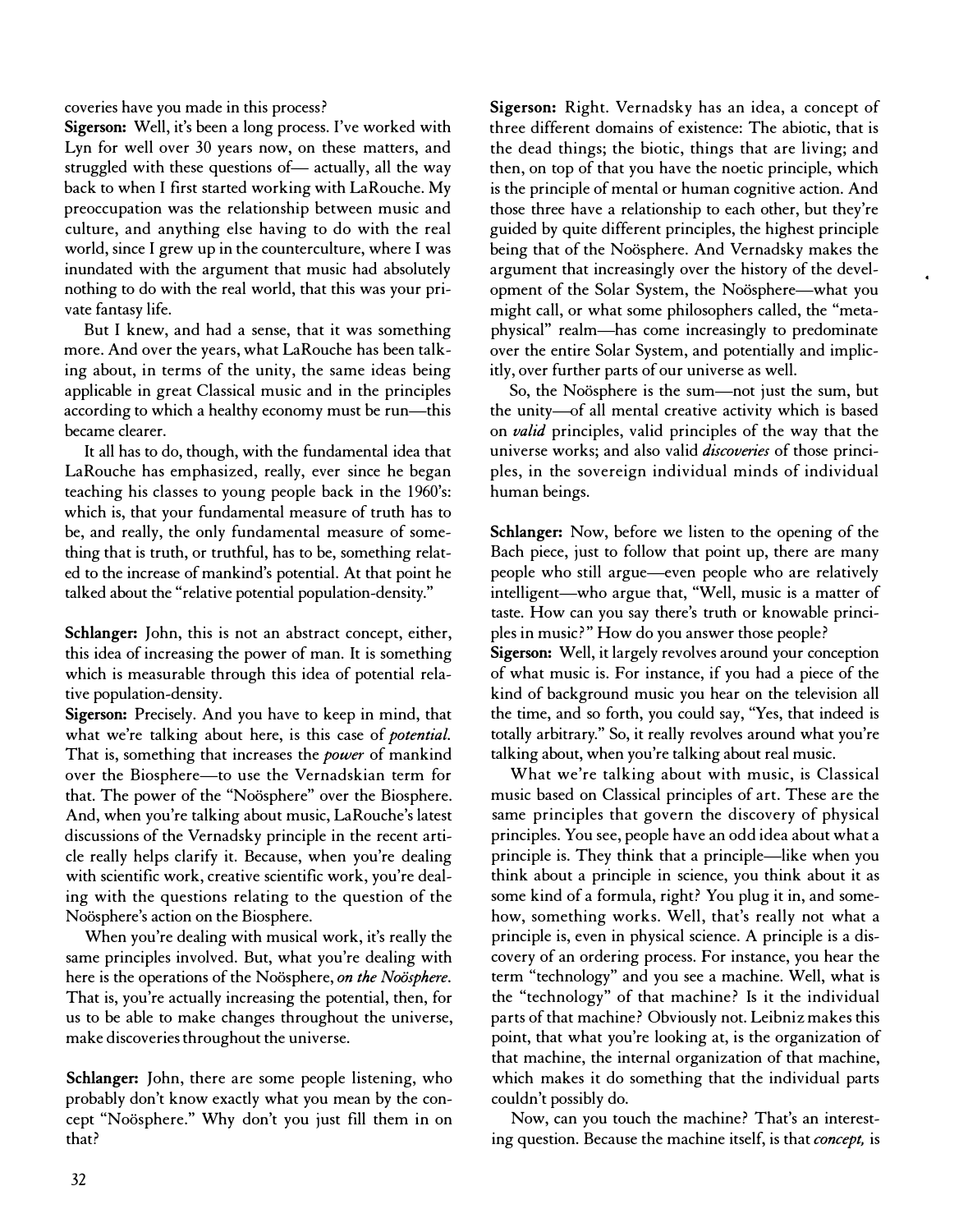that grasping of the principle governing the way that machine is put together. It's not the physical thing itself.

Schlanger: Here's the argument someone would say: Well, you can touch a machine, but you can't touch musical notes.

Sigerson: I don't quite get your ...

Schlanger: Well, people would say: There's something "tangible" in science, but when you're talking about truthfulness in music ...

Sigerson: Well, what I'm saying is, is that the essence of the machine is that which you can *not* touch. And it's precisely that way with the essence of something that's living, and that's precisely the essence of something which is an idea itself. This goes all the way back to Plato's argument about the question of "form" being a higher level of reality than material.

And that's precisely what we've got in music, because what we're dealing with in music are "forms of forms." That is, the form of organization of human thought. And, the way that a piece of music is *composed*, or put together, if it's a great Classical piece of music, represents a discovery of a new way of actually composing and organizing thoughts—the realm of thought—in a way that increases the potential of mankind to make a potentially infinite number of other types of discoveries.

Schlanger: Well, why don't we get a concrete example of that by listening to the opening of the *Jesu*, meine Freude, and the idea that was there from Bach, which we'll discuss after we hear this; and then, how you worked with the chorus. Then we'll hear from some of the people in the Boston chorus.

Sigerson: Sure [plays opening of Boston LYM chorus singing Jesu, meine Freude].\*

Schlanger: John, why don't you give us a little summary of what we just heard.

Sigerson: That's the opening chorale of Bach's motet, Jesu, meine Freude. "Jesu, meine Freude" meaning "Jesus, my joy," which was a chorale that went back before Bach's day-it was almost, you might call it a "popular tune" at the time. And this motet has many different sections, and what is remarkable about it is, it holds together probably more than any piece preceding it, in terms of something people had composed earlier. It holds together as a unit idea, better than any other piece that I can think of.

What I wanted to just point out, in the opening, is, that the piece, although it might not be obvious to you when you listen to it at first, the piece, even the opening, is highly ironical. To be specific: In the very opening, you have the "Jesu, meine Freude," which is, yes, you have a melody



but, you have three other parts, because this is polyphony—that is, it has many voices, in this case, four voices, working with each other and across each other. And at the very opening, you have a fascinating interplay between not just the sopranos, but the sopranos, the altos, and the tenors, so that, to put a fine point on it, you've got "Jesu, mei-"



and then the altos come in "meine"; and that literal "meine" which goes *across the voices* is what you might call a cross-voice. And it goes across a very specific interval, which is called the "Lydian interval"-that's the best way to term it. Which indicates a kind of an ironical mode, which is neither the major nor the minor mode that you're used to thinking about, but it's a much more complex mode, in a way that relates to these other modes. And the entire cluster represents what you might call a "modality."

Now, the thing I wanted to point out is, that if you listen to the next piece—some people may just call it a "dissonance," but that's sort of beside the point. It's a Lydian cross-reference:



In the next piece that you're going to hear, which is a little bit further on, Bach takes that ironical cross-voice, which is on the word "meine," not at the very beginning, and he puts it right at the very beginning of the piece. This is this piece called "Trotz dem alten Drachen," or "Despite the Old Dragon." And on the word "Trotz," he

<sup>•</sup> Audio of musical examples presented in this article can be heard on the Schiller Institute website at http://www.schillerinstitute.org/fid\_ 02-06/2005/053\_LaR\_show \_music.html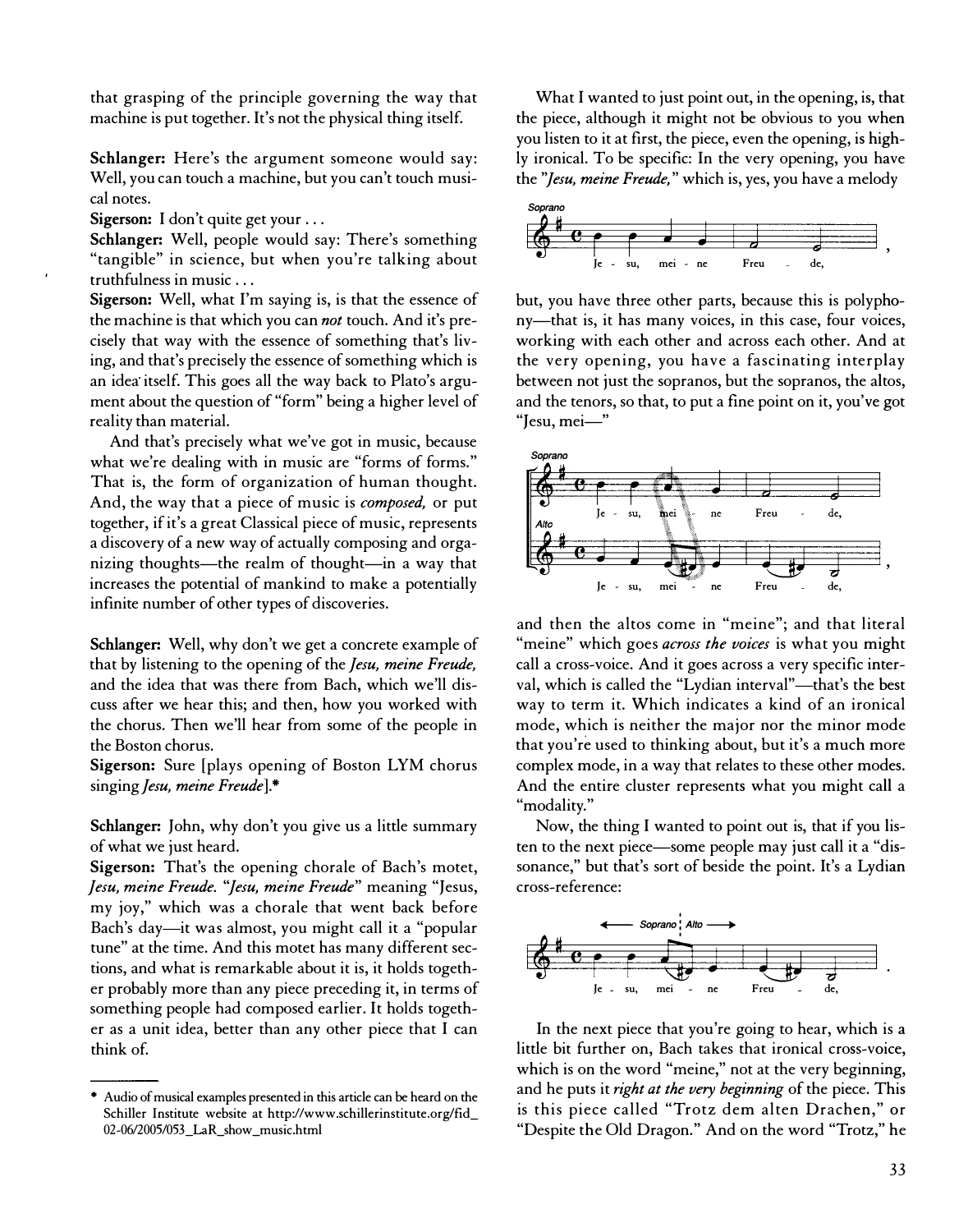has this very shocking interval, which is actually the same interval that you hear on the "meine," but in a way that's not as evident. Let's hear that-just the very opening bar:



Okay. You hear that? [sings interval on "Trotz"]:



That's that interval, which creates that very-you might call it "unstable" sense. And these things, even though you might not be able to hear them as clearly as a trained musician can, nonetheless, even to an untrained audience, these kinds of subtleties can actually create an effect which can elevate the mind and can bring people into the realm of ideas, and bring them onto a higher level of ideas.

Schlanger: Now, John, just a follow-up question on that: What Lyndon LaRouche has been focussing on quite a bit recently, is this principle of polyphony, or polyphonic counterpoint. And he makes what to some might seem a startling comment, that the development of an understanding of polyphonic counterpoint is necessary for the advancement of human civilization. So, how do you go from hearing that effect, to this question of how polyphony develops the capacity to think?

Sigerson: Well, Lyn describes that- I'd just like to read you a quote from his "Vernadsky" piece, which I think is helpful, in that respect. He says that

In its broader expression, creativity is expressed by Classical modes of artistic composition ... in plastic and non-plastic artforms and their application to other aspects of human practice. Creativity is not something optional in human choices of behavior; that is the only thing which actually distinguishes your choice of political candidate, or painter or musician, from the apes.

In other words, LaRouche is saying that it is precisely these aspects of these discoveries of principles of musical ordering, which allow you to conceive of orderings in all sorts of other realms; for instance, the political realm, the realm of physical economy. He says, later on (and again, he emphasizes this with italics):

The increase of the Noösphere, relative to both the abiotic domain and the Biosphere, through the fruits of willful cognition, is not only a change in mankjnd's relationship to the universe; it is an efficient change in the characteristics of action within that universe. Just as the Biosphere, including its fossil products, are taking over more and more of the Earth, so the accumulation of scientific and technological progress gained through cognition of individual souls, is increasing its domination of the planet relative to the Biosphere.

So, what we're talking about here, is domination. What we want to do, is we want to run the Biosphere. We want to run it, and we want to run it better, because we think we can actually run it better, and *shape* it better, according to what we know is necessary.

Schlanger: I think also, from that quote, it's clear that one of the reasons that we have an idiot in the White House and a sociopath as the Vice President, controlling him, is probably the proliferation of rap, rock, country music, and so on, where the ideas are hardly worthy of the term "idea."

Now, John what I'd like to do, is bring our youth panelists into the discussion. First of all, let me bring in the two panelists from Boston, Jenny Kreingold and Megan Beets. How are you? Welcome to the show.

You two have been involved in a project in Boston, where you've been working with the chorus, including with John. Jenny, why don't you just tell us a little bit about what you've been doing?

Jenny Kreingold: Well, we've been up here in Boston for about a year now, since the Boston [Democratic National] Convention, and we've had a very intensive project focussed on the motet you just heard excerpts of. There's a whole group of organizers here, who spent about three or four months, intensively learning this motet. And now, we're at the point, because people have a really good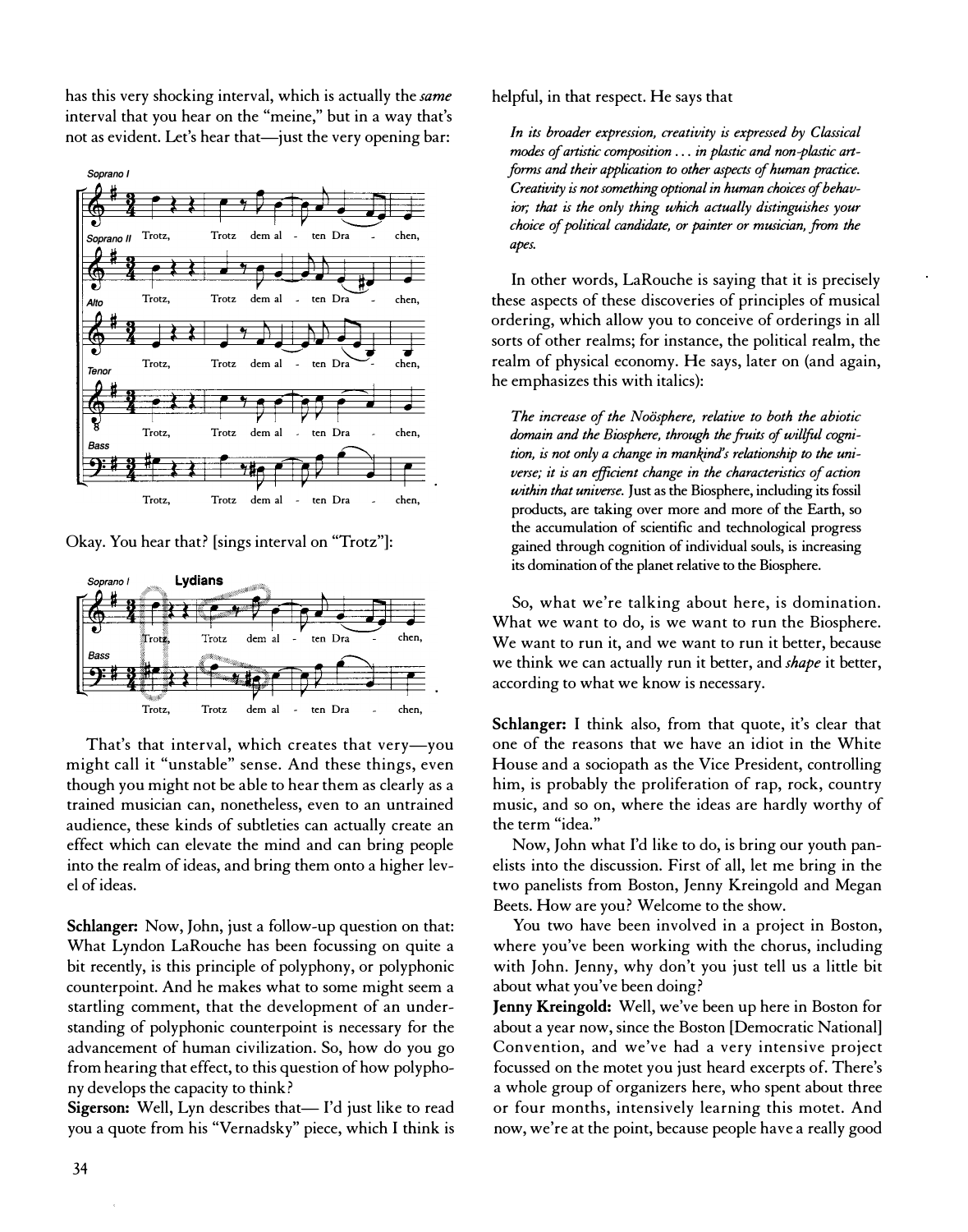

Schiller Institute chorus director John Sigerson conducts East Coast LaRouche Youth Movement performance of "Jesu, meine Freude," January 2005.

sense of the motet, now we can really dive into understanding Bach's method. So we've been doing a couple things here to accentuate that work.

There are a couple of things we've been working on. We just finished a series on looking at Bach's Musical Offering, where every week we were investigating different kinds of compositional jokes and riddles that Bach was using to get you to think about how to transform an idea. And we were using instruments to play some of these, we were singing them, and trying to get some of the newest members of the Youth Movement, and students who we're meeting, involved in that process.

One of the key aspects to the development especially in this Bach piece, is that it's actually rather difficult technically. Some parts of it are very difficult, especially some of the tenor lines. One of the key aspects, of course, which LaRouche is always hitting on, is the development of the bel canto singing voice. So, we've been doing some intensive work on that here. John has been coming up once a month, working with us, and we've just recently started voice lessons in the evenings, to help some of the newest people also develop their voices.

Schlanger: Let me point out to the listeners, that when you're talking about people working on this: These are full-time LaRouche youth organizers, right?

Kreingold: Right. These are full-time organizers, and then also, what we try to do here, is any time a newer

person whom we meet, or from a campus, or somebody we call, comes in, we try to introduce them to, or at least give them a sense of, the beauty of their own voice. You'd be surprised at how quickly somebody can actually discover that they have a voice!

Schlanger: We're going to have to take a quick station break, and then we'll get back with Jenny and Megan from Boston, and MyHoa from Los Angeles, and more from John....

Now, we also have from the Boston LaRouche Youth Movement, Megan � Beets, who has been with this process from the beginning. We were talking about how we were bringing new people into the choral work. Megan, I assume that we're bringing people into our office who have very little experience with singing or with Classical music. What's your sense? How long

does it take for someone to get hit with this idea that there's something more to Classical music than some background elevator music, or something?

Megan Beets:  $[lag] I$  would agree with Jenny-I think it happens very quickly. And we notice this a lot on the street when we organize. We came up here, right after the Boston Convention-this was after this Convention where about 100 of us were running around Boston, as we organized, singing. LaRouche characterized it as the magic of music.

And it took us a little while to discover that, when we got back on the streets of Boston. You had a group of probably about 15 of us, deploying into the streets as a chorus, not just as some isolated organizers running around, organizing the population, but as a force of people creating a dynamic. And it was interesting. When we would sing on the streets, or even when we would bring people into our office and sing, there's a very profound effect on the mind of the person walking by. Because it becomes very obvious that we're something different than they thought.

You know, it has a certain emotional effect on people coming into our office. The beauty of Bach-it's pretty inspiring. And so, we've had a lot of breakthroughs with new people coming around, who have very quickly made breakthroughs with their voices.

Schlanger: I know one of the places we organize is outside the Berklee College of Music in Boston. Are we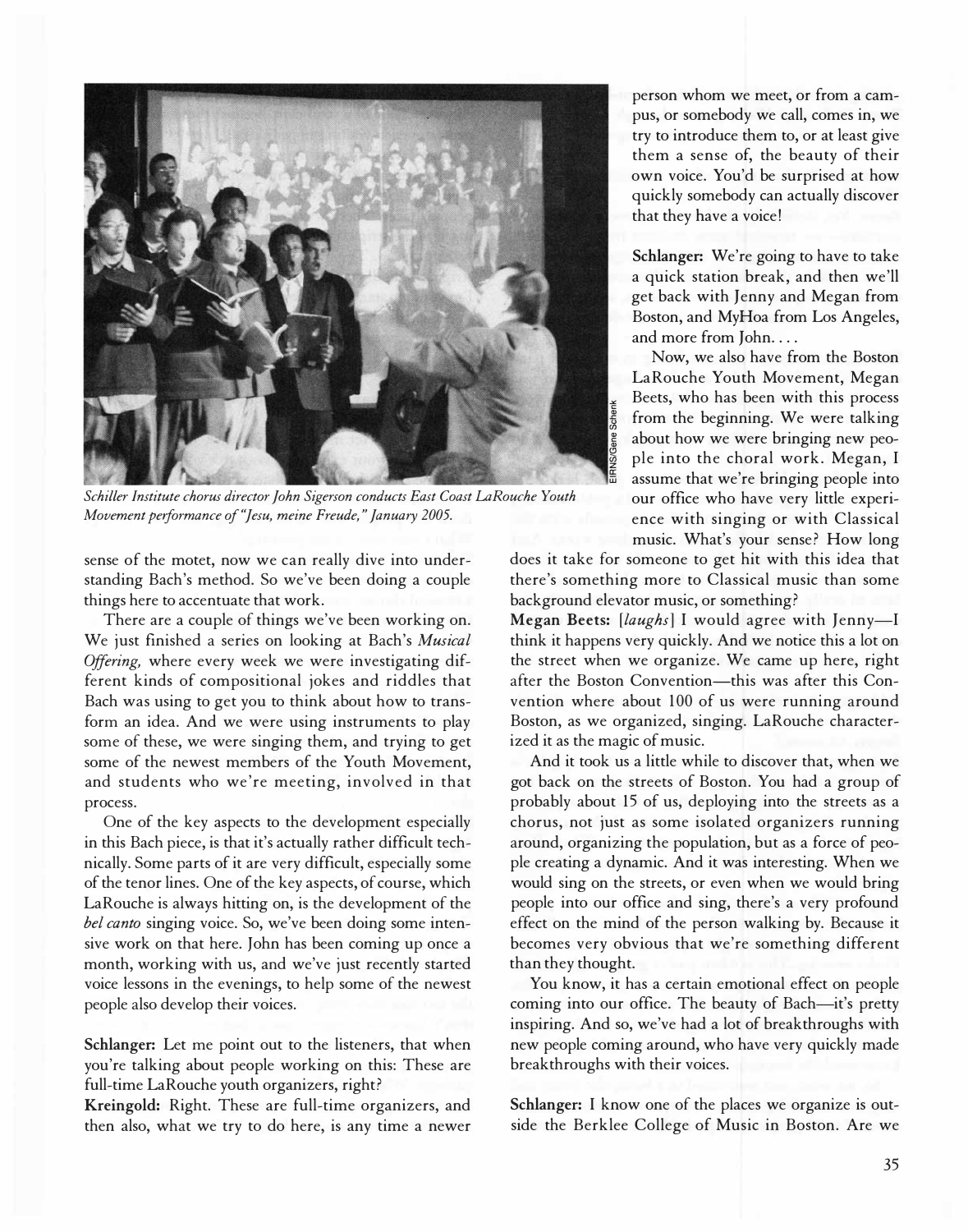starting to get through some of those hard-heads there? Beets: Definitely! We've gotten through so much, that they kick us off every time we try to set up there!

Schlanger: So this is part of the continuing attack on Classical music.

Beets: Yes, definitely. Berklee is a place where we've recruited-we recruited some students from there. But, whenever we would go out there and organize as a chorus, it would be the most effective. We would have a very dynamic group of students around us, some enraged, some totally curious about what we were doing.

Schlanger: Okay, let me now bring in our third panelist, MyHoa Steger, who is in Los Angeles. John was recently in Los Angeles and did some work with you. What was the effect of that? What is your sense of having John there and working with people, what did it do for people?

MyHoa Steger: Having John here was great, because it came at a pretty good time, since we had a public concert, which we've never had here before, especially with the Jesu, soon after he left. So, it was about three weeks. And what we did after John left, was mostly what the chorus discovered during the period he was here, which was how to really become transparent in a chorus. So, we took his lead and we really worked hard, and very rigorously, on the ideas he had proposed in the chorus sessions, and it worked out great with the concert.

Schlanger: So, we're going to be continuing work with the *Jesu* as well in Los Angeles, then?

Steger: Of course!

Schlanger: How about the recruitment? Los Angeles is the center of the modern pop culture. Boston at least has some claim to civility, I guess. But in California, you see people walking around barely wearing clothes, carrying big boom-boxes out on the sunny streets. What effect does Classical culture have on the population when we organize?

Steger: Well, we do a lot of rallies out here. A pretty memorable one, was one that we did on Sunset Boulevard, at night. It was a night deployment; I think it was a Friday evening. This is when you've got your ghouls and goblins that come out, people who just go to strip clubs, and to the local nightclubs. But we went in with a very specific intention of elevating the individuals' minds, who were about to participate in something that we knew would be less than human.

So, we went, and intervened in a force, like Jenny and Megan were talking about, this type of dynamic force, of about 25 to 30 people. And probably the most memorable

point was when we created a chorus, we actually lined a chorus. outside of a strip club, because there were tons of people outside waiting to get in line. I just got a glimpse, because I was conducting and couldn't really see what was happening behind me, but people in the chorus were reporting to me, that they could just see the changes on people's faces. There was even a couple who were walking into the strip club, and the girl wouldn't—she didn't want to go in. The guy kept trying to pull her into the strip club, and she fought with him, and she said, "No, I'm going to stand out here and listen."

So, it's these types of changes which you can begin to see, or the potential changes, which you can begin to see in people.

Schlanger: Okay. That's interesting. Changing the culture of strip clubs!

Now, John let me bring you back in for a second: What's been your experience with this youth generation, with the work that you've done, your sense of being able to tap into something that doesn't exist in the culture? Both the people who have training, and no training. What's your sense of the potential?

Sigerson: The big difference between this generation and my generation is, that my generation- I grew up in a musical climate around New York, and it was a generation of know-it-alls. Everybody thought they had it all figured out. Of course, then you ask somebody, and I had some arguments with people then, for instance with a composer friend of mine, I had an argument: I said, "Well, do you acknowledge that Beethoven is the greatest music?" And he said, "Sure, Beethoven is the greatest music!" And I said, "Well, why don't you write like Beethoven?" And he said, "Well, I could, but I just don't feel like it." Right!? [laughter] And I mean, that was the-

Schlanger: That's a Boomer for you!

Sigerson: Right, exactly. And even today, you have people who could probably, if they put their minds to it, write sort of like Beethoven, but could they write a piece that's as great as a Beethoven? And if they could, if they say that they could, then why the heck don't they? But the fact of the matter is, they really can't. They're bluffing.

But, what's refreshing about the youth generation, is the fact that they really don't have those pretenses. They don't know-in many cases, they're coming from a standpoint of knowing that everything that they've been given is garbage. In school, especially, everything is garbage. Which is different, because back in the '60's, it was not all garbage that we were given. There was a lot of it, but today, it's all garbage. And so, therefore, they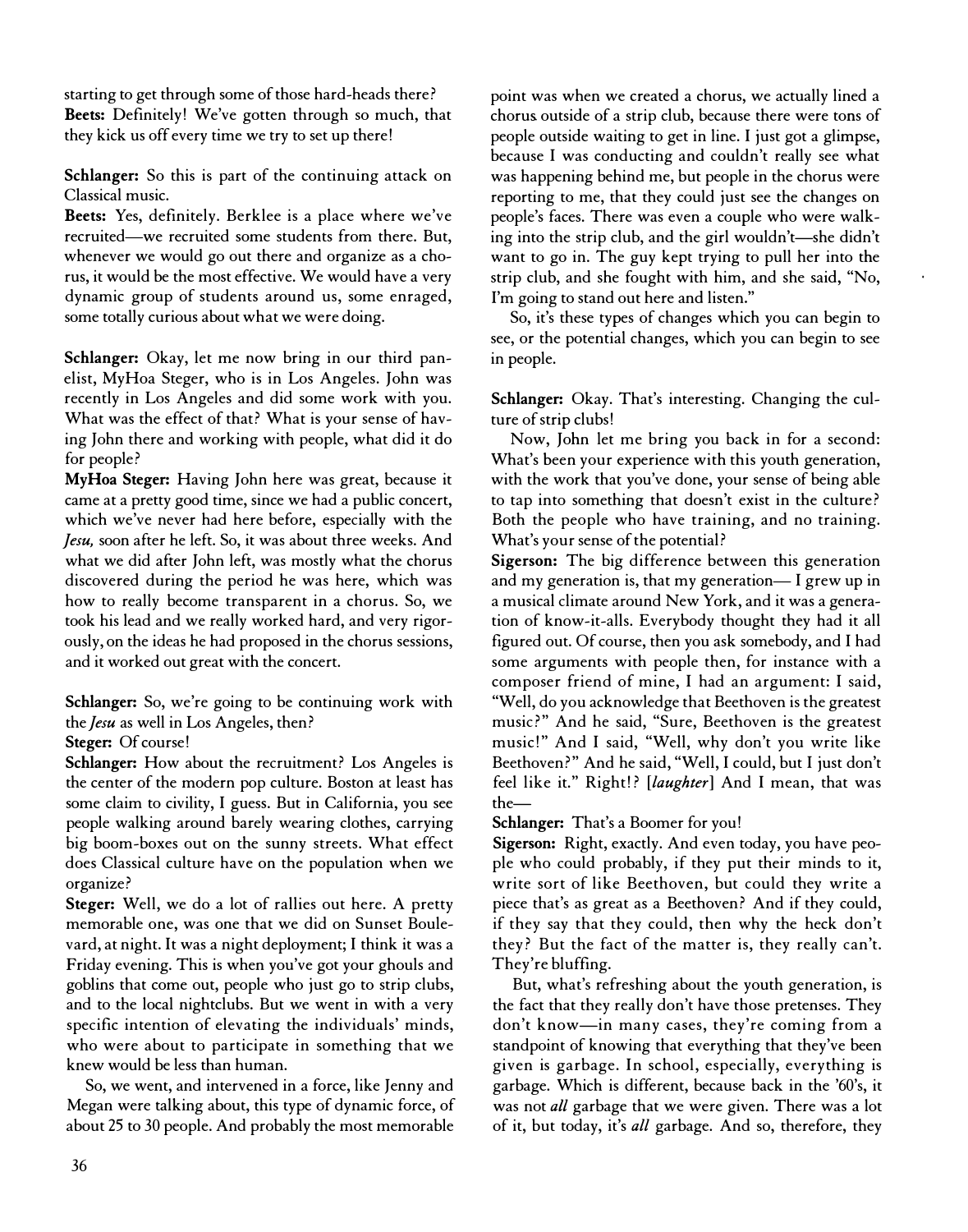

LYM members sing while organizing at California State Democratic Convention, San Jose, January 2004.

come into contact with this, and it's like, you can see a light going on very quickly.

So, although the skill levels, I must say, are not nearly the same as what you would have had in the past, I don't mind that. I would rather have people who are clumsily discovering the truth, than people for whom everything comes really easy, and it's just all surface effects, and there's no actual thought involved.

Schlanger: John, I have an e-mail here from someone listening to the show, which I'm going to summarize a bit. The author identifies herself as a poet and an artist, and she raises a question-it's about Glenn Gould, but I don't want to get into specific interpretations. But, she does raise an interesting point: She says that one of the things she finds in Gould, that there's not a dynamic change in his playing of Bach that's tapped into. Whereas, what LaRouche is pointing towards, and what you're discussing, actually does get at this deeper question.

Now, I'd like to use this e-mail to go back to what you were saying earlier about the relationship between music and politics, or music and statecraft. There are many people who would argue that Bach had nothing to do with politics; that Beethoven, that Mozart, they were involved in court politics perhaps, but not really much beyond that. But, obviously Classical culture has a much broader horizon, and I wonder if you'd just talk about that a bit. Sigerson: Well, to really get a sense of it, you have to also

include other aspects of Classical art, like Classical drama. And you have to think about Schiller's overall dictum, where he said that the greatest work of art is the creation of political freedom. And indeed, when you're looking at these art forms, you're constantly dealing with this question of irony, as LaRouche is emphasizing over and over, in his latest piece ["Man's Original Creations"]. That, you have to have an ironical view of political action, in order to get things done.

People are constantly coming up to us now, as the LaRouche movement's influence is growing, with this individual issue, and that individual issue. And, in some cases, they're right. But, as LaRouche will always tell them, "Well, you're right, but you're wrong: because you're not grasping the ironies involved in this particular issue, in its relationship to the entirety of the whole

political situation, the whole economic collapse, the impending economic collapse of the entire financial system." And so, unless you deal with every single individual issue that you're talking to people about, in that ironical way, you'll always fall into a trap. I think that this is something-it's instruction in avoiding those kinds of potential traps, that great Classical tragedy, and also Classical art, are uniquely able to help us figure out.

Schlanger: So, it increases the capacity of someone in the audience to look at the world differently, as Lyn often cites this image from Schiller, of someone leaving the theater a better person than he was coming in. It's through the encounter, the development, the stimulation in their mind of the ability to recognize these ironical juxtapositions.

Sigerson: Yes, and to feel potent as a human individual. Not to feel like somehow, you're the victim of anonymous forces, which are acting on you. But, you're actually-you're not a victim of the gods, but rather, you're acting like Prometheus, a Prometheus who says, "No, these gods are not running the show. I know that there is within me a principle that lives, that is beyond those anonymous gods who seem to be calling the shots. That there's an actual active, dynamic principle which is governing what I do. And I, as a human, creative individual, am potent to be able to grasp those principles, and to change the universe. One single individual can change the universe." That's the kind of optimism that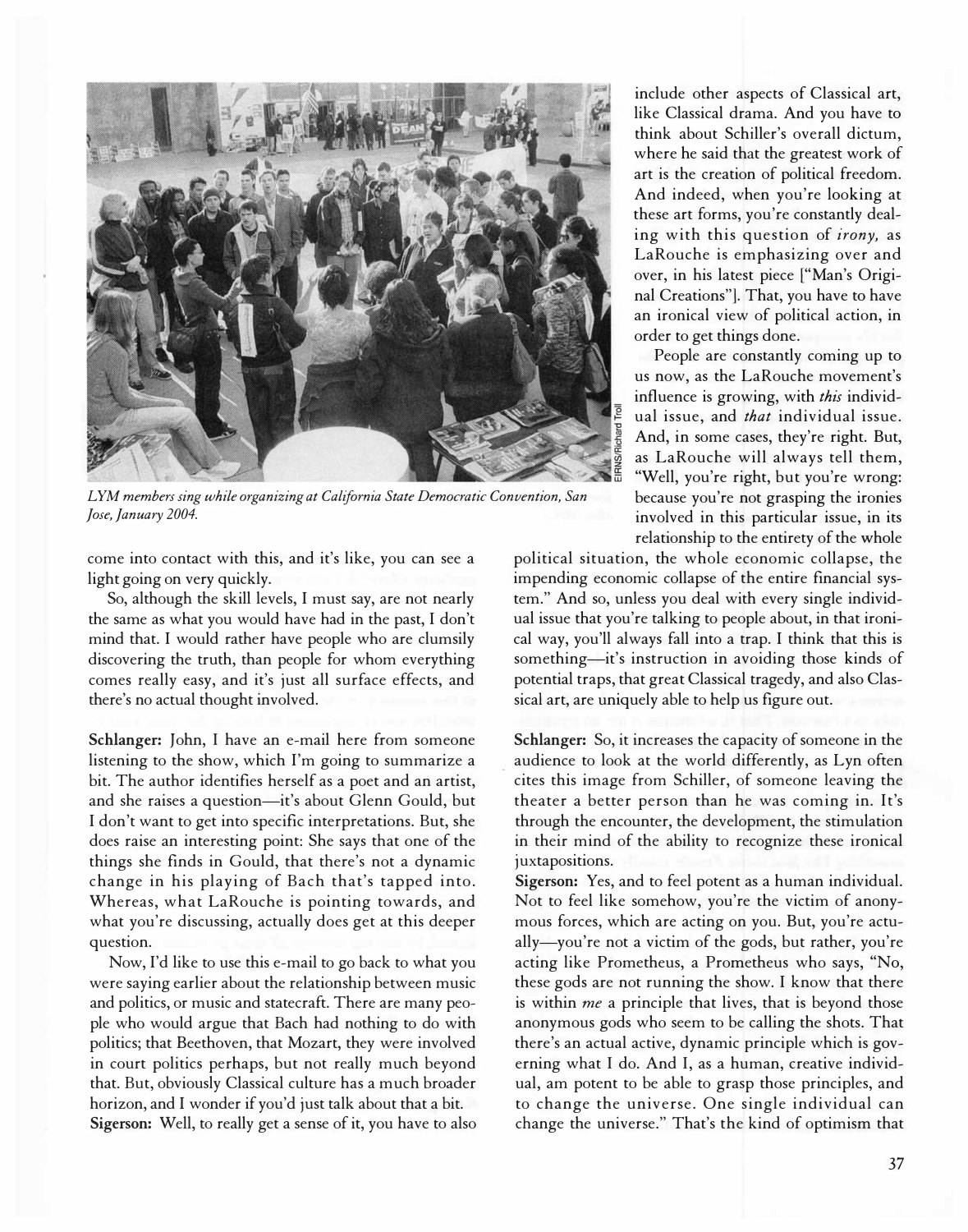you need in order to operate politically today.

Schlanger: Now, we have an e-mail here, John-we'll get back to the LYM panel in a moment-but we have an email from a collaborator in Denmark, Michelle Rasmussen, from the Schiller Institute in Denmark, who in fact wrote an interesting article several years ago on the relationship between Bach and Mozart, Mozart's use of Bach's compositions to advance the principle of fugal counterpoint.\* She has a question for you, that I know a lot of people are asking. It's a complex question, but give us a concise, strettotype answer to it. What she asks is, "Can you please discuss LaRouche's idea of modality? And how that is expressed in Jesu, meine Freude, or in Mozart's Ave Verum Corpus?"



Jenny Kreingold leads LYM chorus practice at Reading, Pennsylvania cadre school, May 2004.

Sigerson: Okay: Modality has to do---

it's really, in a certain sense, it's very simple, because, for those people who are educated in music, you have to clear away all of the accumulated flotsam and jetsam of the idea of a "mode," because they teach these "modes." This has a long history of academic discussion.

But, a modality is something very simple: It means simply a way of getting something done. Frankly, it means a way-in a certain sense, it's related mathematically to a function. That is, a function is not an equation. A function is something that actually gets work accomplished, as opposed to simply a passive equation where  $a = b$ ."

So, the point is that modalities are clusters of both combinations of modes, and also there are rhythmical elements involved in that. So, when you're dealing with something like Jesu, meine Freude, usually what you have in many of these great Classical pieces, you're talking about a modality which encompasses at least two, or possibly three or even more types of modes. In the Jesu, meine Freude, you've got E-minor, which is your basic mode of the piece; but also there's a strong element of a C-Major/minor mode in it, which is there. And if you add to that, these cross-voice Lydians in the very opening of the piece, in this ironical way that I showed you-at the beginning of the piece and also going into the "Trotz," where the relationship is reversed-if you think of that as

a unit, then you've got LaRouche's idea, and the idea of a modality. Okay? It's not something that's reducible to a series of tones.

Schlanger: I think, if I get what you're saying, that one of the things that we're talking about, is why Bruce Director was saying on the show recently, that when you look at this question of the development of the principle of modality, you're beginning to look at the same kind of complexity that you find in Dirichlet's principle, where you have an increasing density of activity, but it's still defined by a single principle.

Sigerson: Yes, indeed. And if you look at some of the pieces by Beethoven, there are some critical pieces, like in his Opus 106 piano sonata, the Hammerklavier, there's a famous section, which then Brahms later took up on, which actually has what you call a "keyless mode," where he frees himself of a particular key. And you can not even identify what particular key it is-but it is a mode! And indeed, by moving through all these particular modes, he creates a new kind of modality. Which then, as I said, Brahms picks up on later.

Schlanger: We have a lot of questions, but I'm going to bring back the LYM panel members, and I'm sure they have questions, also, that they'd like to add. Jenny, do you have something else?

Kreingold: Well, I could just point out, that one of the things that's really important about this, is the development

<sup>\*</sup> Available at http://www.schillerinstitut.dk/bach.html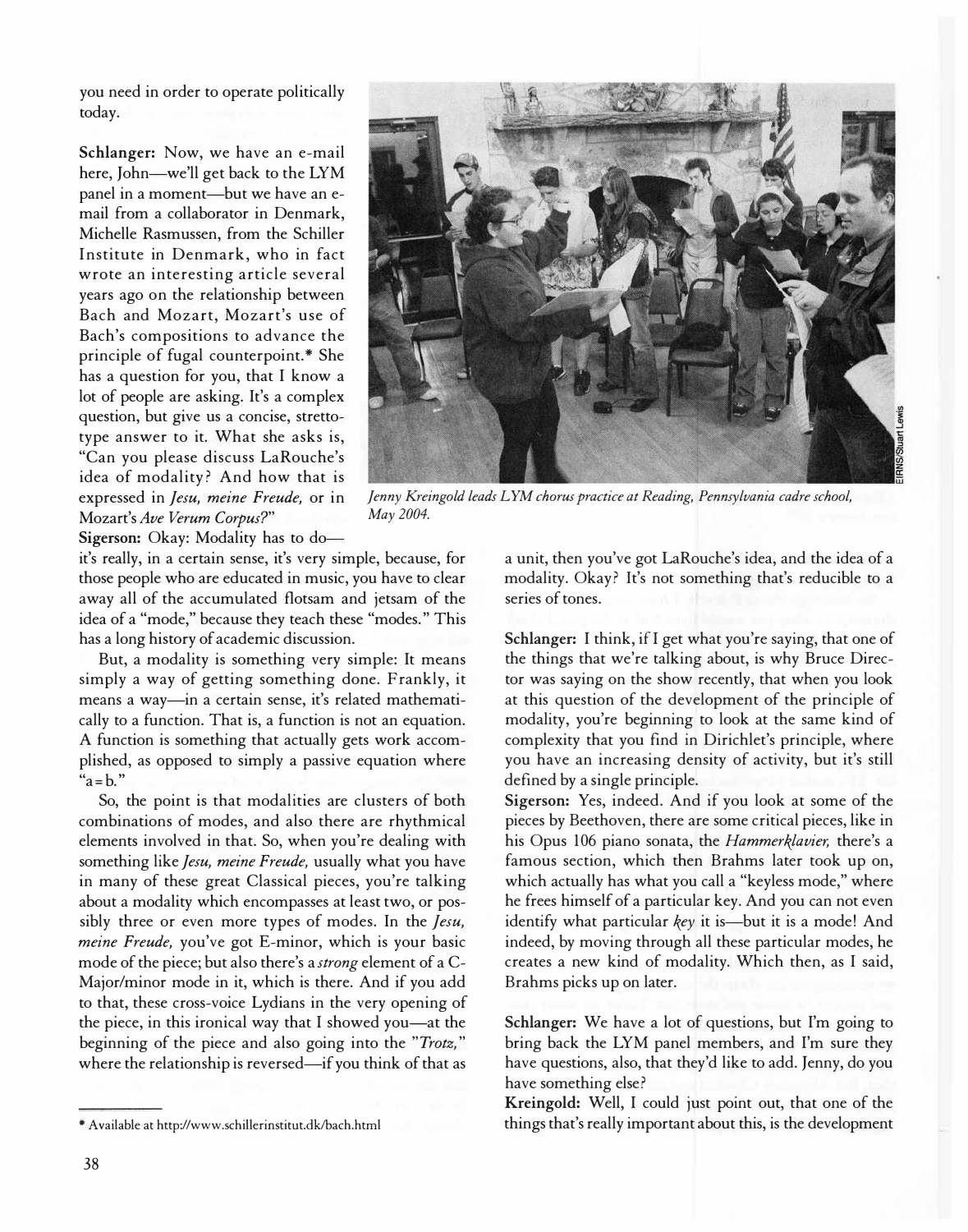of these ideas for young people, who are coming from a nofuture generation. It's actually not as much of a fight to get young people to discover the beauty of their potential, as John was talking about in the beginning, as you would think it is. Because there's a certain positive effect that it has immediately, and young people actually see that.

One thing I wanted to add, was the case of a young lady, who is actually an Israeli refusenik. She had been coming around our movement for a while. And she came into a rehearsal, and she heard us singing the Jesu, meine Freude, and she was completely moved by it. Because she doesn't really have access to music like that, in the kind of political layers that she's in, in Israel. And it just gave her a more profound sense of the kind of political effect that we can have internationally. And I thought that was important to point out.

Schlanger: Jenny, you would probably agree that there's actually a hunger amongst people with no future-the idea that, when they discover that through studying questions, really working on principles of science and music, and then the relationship to politics, that, as John said, earlier, one person can have an effect on the entire world—there's a hunger to find that, isn't there?

Kreingold: Oh, yes, completely. Most people who we're meeting want to figure out this music question in some way. It's really paradoxical for people, who see us out organizing, who see this guy LaRouche who ran for President, and he's talking about how evil Cheney is, and a few paragraphs later in his speech, he's talking about Classical principles and bel canto singing. And it's a really good paradox for people to encounter!

Schlanger: John, I have a question for you from another member of the LaRouche Youth Movement there in Washington, D.C., Jennifer Chaine, who spent the past week saturating the Congress with the recent transcripts of Lyn's June 16 webcast. She asks, "In investigating the idea of our ability in the chorus to increase the noetic, how exactly does the cross-voicing play into this?" So, again, it's this question of cross-voicing.

Sigerson: Well, it's important to note that cross-voicing is only possible with Classical polyphony. That is, even if you have a single voice singing, the only way you would have a cross-voice, is if the voice is imitating more than one voice. For instance, in a Bach violin piece, where the single instrument is actually playing maybe a soprano, maybe an alto, and maybe also a tenor-and maybe even a bass. Schlanger: You make the instrument sing.

Sigerson: Right, right. It's actually singing four voices. And all the musical instruments-which are dead thingsproperly handled, can be made living only if they're singing, if they're imitating, and replicating-not "note for note," but replicating the way the human voice works.

Cross-voices are all over the place, once you deal with polyphony. I think the question being asked is, how do you distinguish, how do you say, "this cross-voice is important, and that one isn't"?

Well, first of all, you have to stand back, and look at a whole piece, and think about it as a personality. The way you think about a human being. What is it, that makes that human being, or that piece, unique? What is it about it? And you have to answer that, you have to really think about that. And, once you get that idea across, then you will find that you won't have as much difficulty in locating those particular cross-voices which are the ones that make that piece unique. You will generally find these associated with shifts in register, or sudden movements across voices, as opposed to within a particular voice (although, sometimes they are in a particular voice). And you'll find clusters of ironies that way.

They also are, quite often with Classical music, associated with intervals which some would call "dissonant," like, for instance, the Lydian interval. But also, there are other ones which Beethoven exploited quite a bit, for instance, the diminished fourth, which is related to that.

So, you have to start from the whole, and then you hone in. That's the way you do it. Don't work from the bottom up.

Schlanger: Working from the bottom up is never a good idea!

Well, we're down to about seven minutes, and I want to bring both Megan and MyHoa back in.

I just want to emphasize that the material that's being discussed, the ideas discussed, are contained in a number of articles by Lyndon LaRouche, recently, in EIR. But they're also available through Fidelio magazine, which has had a series of articles in the last decade taking up these questions. And I think, John, based on the interest we've had from the e-mails, we'll have to do this again, because obviously there is a hunger to understand what it is people are hearing, when they listen to Classical music. Sigerson: Sure! Well, the big question is—and this is sort of the "\$64,000," or I guess now it would be called "\$64 million question"-

Schlanger: Well, with inflation, it's probably "\$64 trillion"!

Sigerson: Yes, right. W hich is: Okay, we had Beethoven, we had Brahms, and so forth. We've had a century which has been a wasteland, literally a wasteland, with flotsam and jetsam around, but really no great composers of that stature, if you want to be honest about it. So, where are we going to get these? Are they